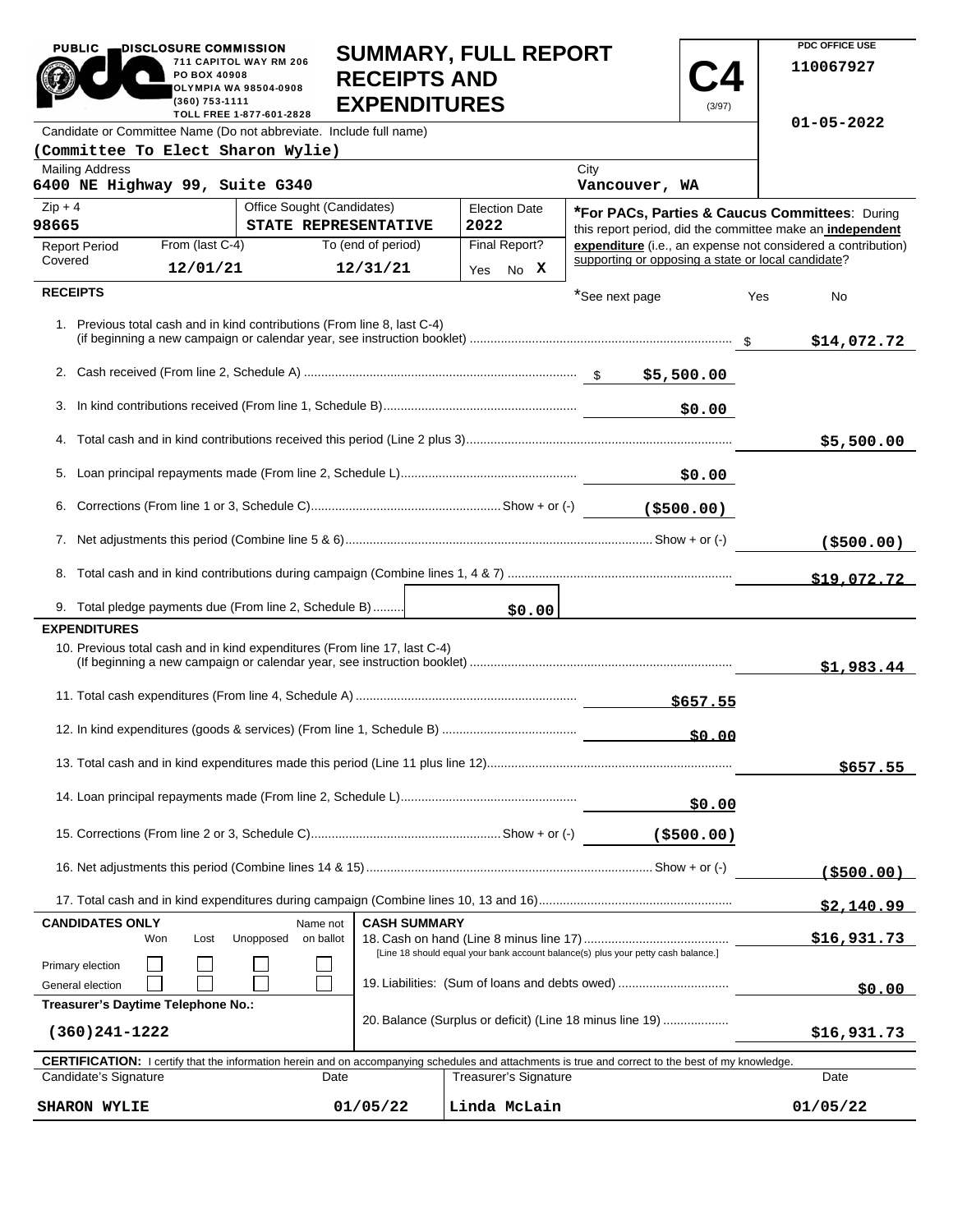## **CASH RECEIPTS AND EXPENDITURE**



Candidate or Committee Name (Do not abbreviate. Use full name.)

| <b>Udinal did Up the Hotel Continues I see The Hot displayment.</b> Use Tail Hamio.                                         |            |                 |          |                 |          |                |
|-----------------------------------------------------------------------------------------------------------------------------|------------|-----------------|----------|-----------------|----------|----------------|
| (Committee To Elect Sharon Wylie)                                                                                           |            |                 |          |                 | 12/01/21 | 12/31/21       |
| 1. CASH RECEIPTS (Contributions) which have been reported on C3. List each deposit made since last C4 report was submitted. |            |                 |          |                 |          |                |
| Date of deposit                                                                                                             | Amount     | Date of deposit | Amount I | Date of deposit | Amount   | Total deposits |
| 12/13/2021                                                                                                                  | \$5,500.00 |                 |          |                 |          |                |
|                                                                                                                             |            |                 |          |                 |          |                |
|                                                                                                                             |            |                 |          |                 |          |                |
| Enter also on line 2 of C4<br>2. TOTAL CASH RECEIPTS                                                                        |            |                 |          |                 |          | \$5,500.00     |

**CODES FOR CLASSIFYING EXPENDITURES**: If one of the following codes is used to describe an expenditure, no other description is generally needed. The exceptions are:

- 1) If expenditures are in-kind or earmarked contributions to a candidate or committee or independent expenditures that benefit a candidate or committee, identify the candidate or committee in the Description block;
- 2) When reporting payments to vendors for travel expenses, identify the traveler and travel purpose in the Description block; and

3) If expenditures are made directly or indirectly to compensate a person or entity for soliciting signatures on a statewide initiative or referendum petition, use code "V" and provide the following information on an attached sheet: name and address of each person/entity compensated, amount paid each during the reporting period, and cumulative total paid all persons to date to gather signatures.

> CODE DEFINITIONS ON NEXT PAGE

- C Contributions (monetary, in-kind & transfers)
- I Independent Expenditures
- L Literature, Brochures, Printing
- B Broadcast Advertising (Radio, TV)
- N Newspaper and Periodical Advertising
- O Other Advertising (yard signs, buttons, etc.)
- V Voter Signature Gathering
- P Postage, Mailing Permits
- S Surveys and Polls
- F Fundraising Event Expenses
- T Travel, Accommodations, Meals
- M Management/Consulting Services

Report Date

**2**

- W Wages, Salaries, Benefits
- G General Operation and Overhead

## **3. EXPENDITURES**

- a) Expenditures of \$50 or less, including those from petty cash, need not be itemized. Add up these expenditures and show the total in the amount column on the first line below..
- b) Itemize each expenditure of more than \$50 by date paid, name and address of vendor, code/description, and amount.
- c) For each payment to a candidate, campaign worker, PR firm, advertising agency or credit card company, attach a list of detailed expenses or copies of receipts/invoices supporting the payment.

| Vendor or Recipient<br>Date Paid<br>(Name and Address) |                                                                         | Code | Purpose of Expense<br>and/or Description | Amount   |  |
|--------------------------------------------------------|-------------------------------------------------------------------------|------|------------------------------------------|----------|--|
| N/A                                                    | Expenses of \$50 or less                                                | N/A  | N/A                                      |          |  |
| 12/01/21                                               | NORTHWEST NATURAL GAS<br>250 SW Taylor Street<br>PORTLAND, OR 97204     | C    | Check not accepted by bank -<br>too old  | \$500.00 |  |
| 12/02/21                                               | IRON GATE STORAGE<br>1200 WEST FOURTH PLAIN BLVD<br>VANCOUVER, WA 98660 | G    | Storage of Campaign<br>Materials         | \$89.50  |  |
| 12/17/21                                               | <b>GRAYS - HILTON</b><br>301 West 6th Street<br>Vancouver, WA 98660     | G    | Planning Meeting with<br>treasurer       | \$68.05  |  |
|                                                        |                                                                         |      |                                          |          |  |
|                                                        |                                                                         |      |                                          |          |  |
|                                                        |                                                                         |      |                                          |          |  |

4. TOTAL CASH EXPENDITURES **EXAMPLE 2008** 2012 12:00 THE RISP ON LINE 2012 12:00 THE RISP ON LINE 11 Of C4 \$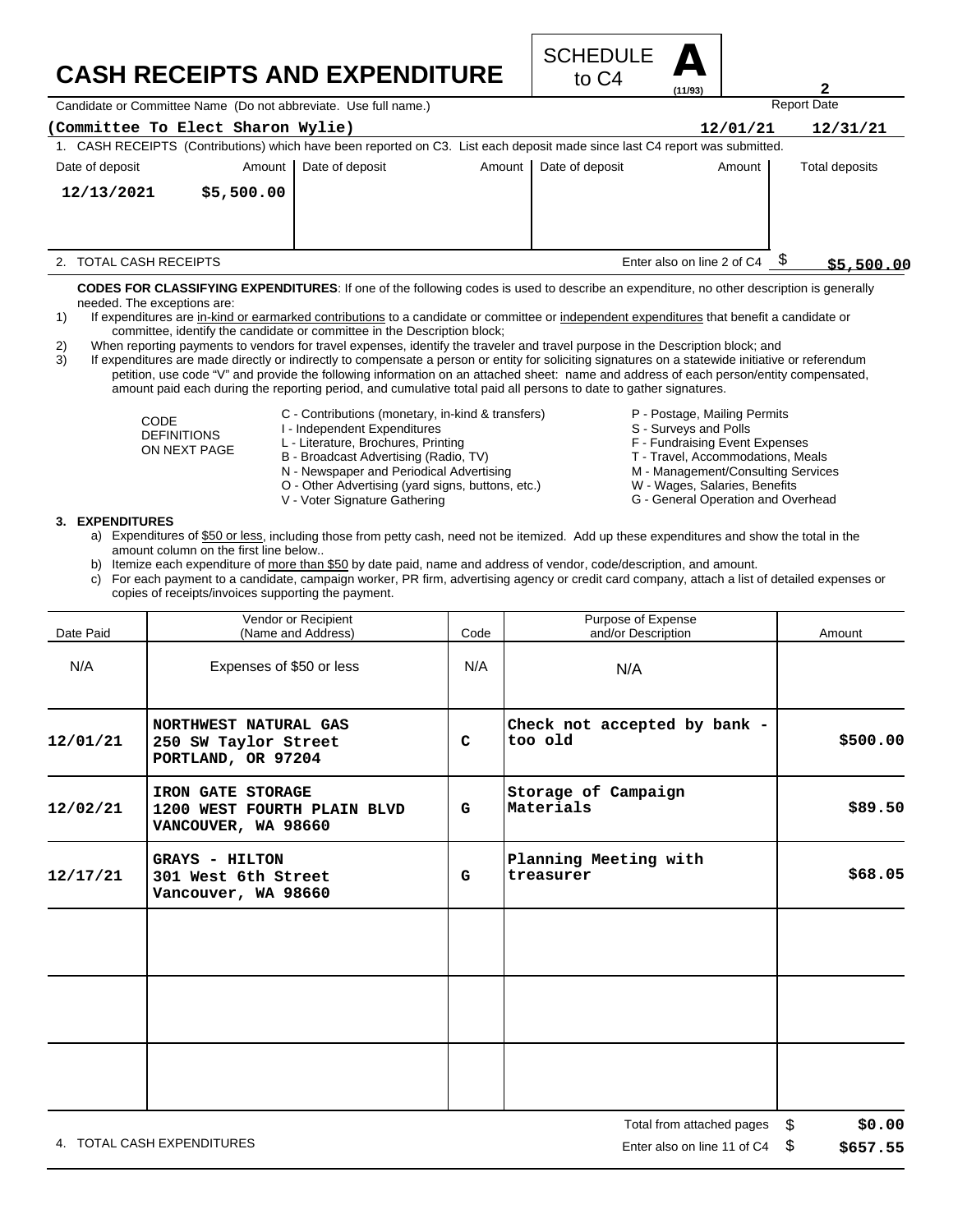**CORRECTIONS** 



Candidate or Committee Name (Do not abbreviate. Use full name.)

## **(Committee To Elect Sharon Wylie) 12/01/21 12/31/21**

**1. CONTRIBUTIONS AND RECEIPTS** (Include mathematical corrections.)

| Date of Report | <b>Contributor's Name or Description of Correction</b>              | <b>Amount Reported</b> | <b>Corrected Amount</b>                                                     | <b>Difference</b><br>$(+ or -)$ |
|----------------|---------------------------------------------------------------------|------------------------|-----------------------------------------------------------------------------|---------------------------------|
| 11/29/21       | NORTHWEST NATURAL GAS<br>250 SW Taylor Street<br>PORTLAND, OR 97204 | \$500.00               | \$0.00                                                                      | ( \$500.00)                     |
|                |                                                                     |                        |                                                                             |                                 |
|                |                                                                     |                        |                                                                             |                                 |
|                |                                                                     |                        |                                                                             |                                 |
|                |                                                                     |                        |                                                                             |                                 |
|                |                                                                     |                        |                                                                             |                                 |
|                |                                                                     |                        |                                                                             |                                 |
|                |                                                                     |                        |                                                                             |                                 |
|                |                                                                     |                        |                                                                             |                                 |
|                |                                                                     |                        |                                                                             |                                 |
|                |                                                                     |                        |                                                                             |                                 |
|                |                                                                     |                        |                                                                             |                                 |
|                |                                                                     |                        | Total corrections to contributions<br>Enter on line 6 of C4. Show + or (-). | ( \$500.00)                     |



12/01/21 12/31/21

Date